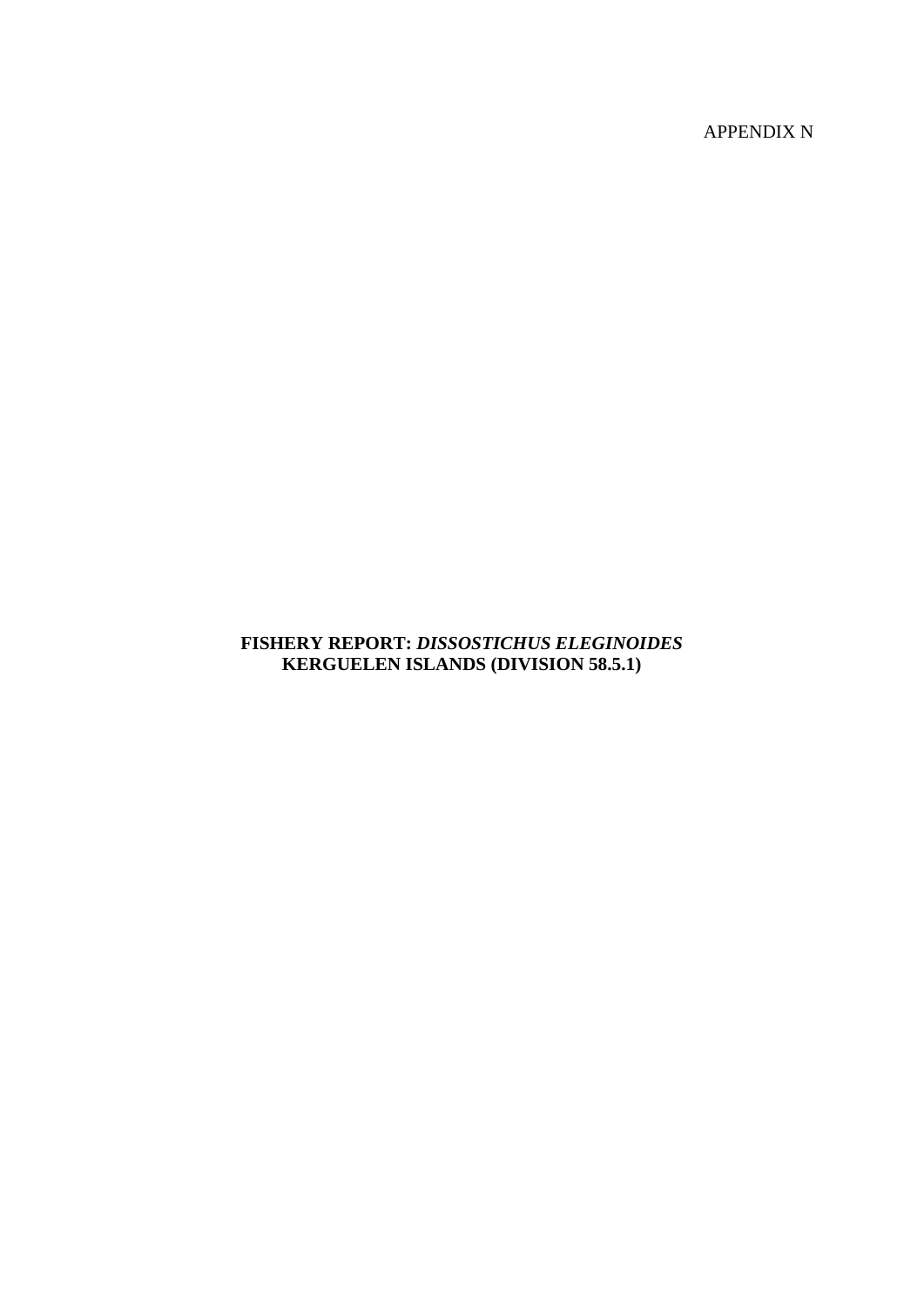# **CONTENTS**

Page

| 5.2 Assessments of impact on affected populations |
|---------------------------------------------------|
|                                                   |
|                                                   |
|                                                   |
|                                                   |
|                                                   |
|                                                   |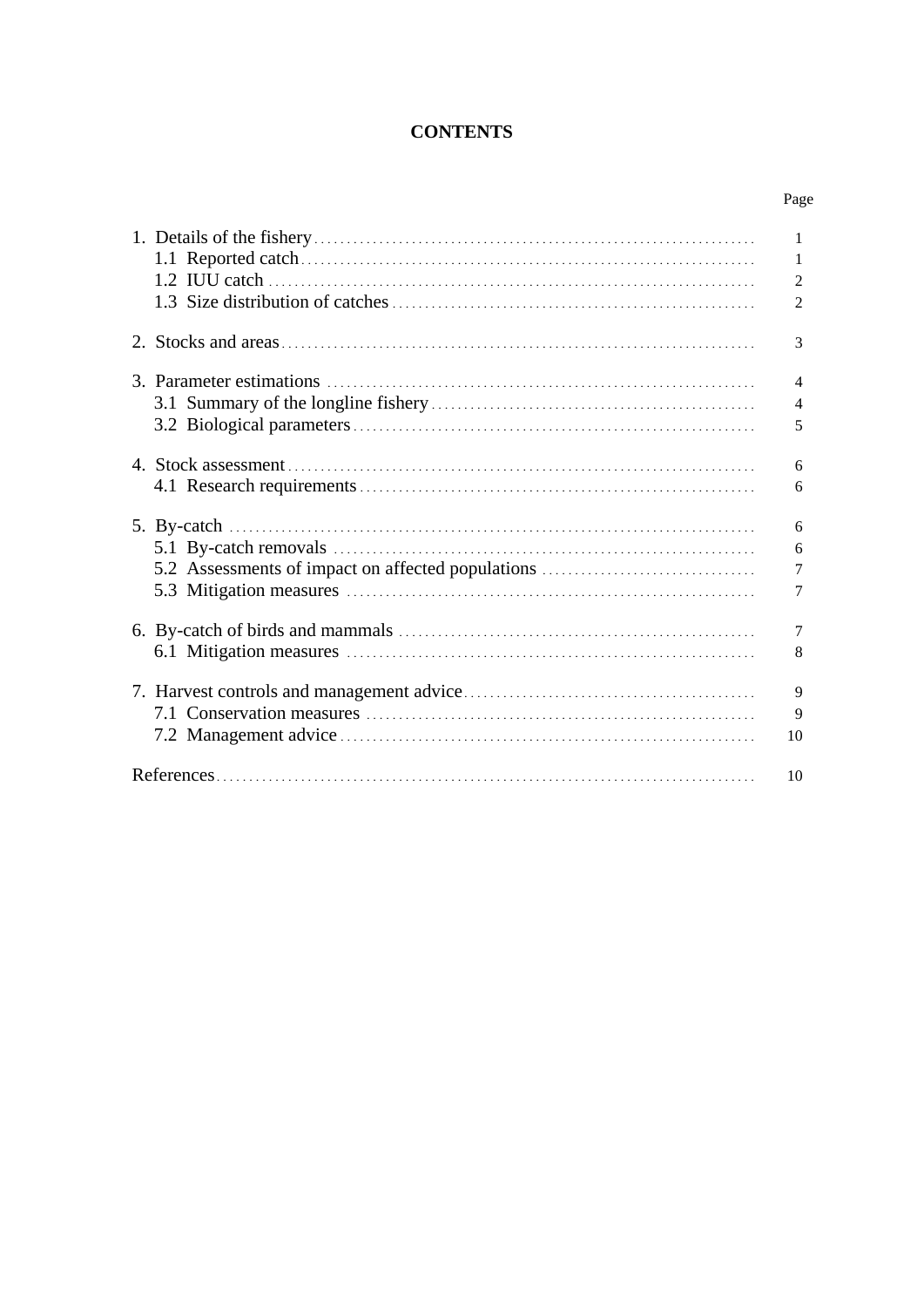### **FISHERY REPORT:** *DISSOSTICHUS ELEGINOIDES* **KERGUELEN ISLANDS (DIVISION 58.5.1)**

#### <span id="page-2-0"></span>**1. Details of the fishery**

The fishery for *Dissostichus eleginoides* operated in the French EEZ around the Kerguelen Islands in Division 58.5.1 (Figure 1).



Figure 1: Map of Division 58.5.1 showing the location of the French EEZ, and the adjacent Australian EEZ in Division 58.5.2.

#### **1.1 Reported catch**

2. The catch limit of *D. eleginoides* set by France in its EEZ in Division 58.5.1 for the 2008/09 season (defined by France: 1 September 2008 to 31 August 2009) was 5 100 tonnes, and was allocated to longliners. The season's catch reported for this division up to August 2008 was 3 108 tonnes. Reported historical catches from 1988 in the fishery are shown in Table 1. The fishery began in 1984/85 as a trawl fishery targeting *D. eleginoides*, however, trawling targeting other species between 1979 and 1984 caught small amounts of toothfish as by-catch. Trawling continued to the 2000/01 season; a longline fishery began in 1991/92 and continues to the present. The fishery is active throughout most of the year.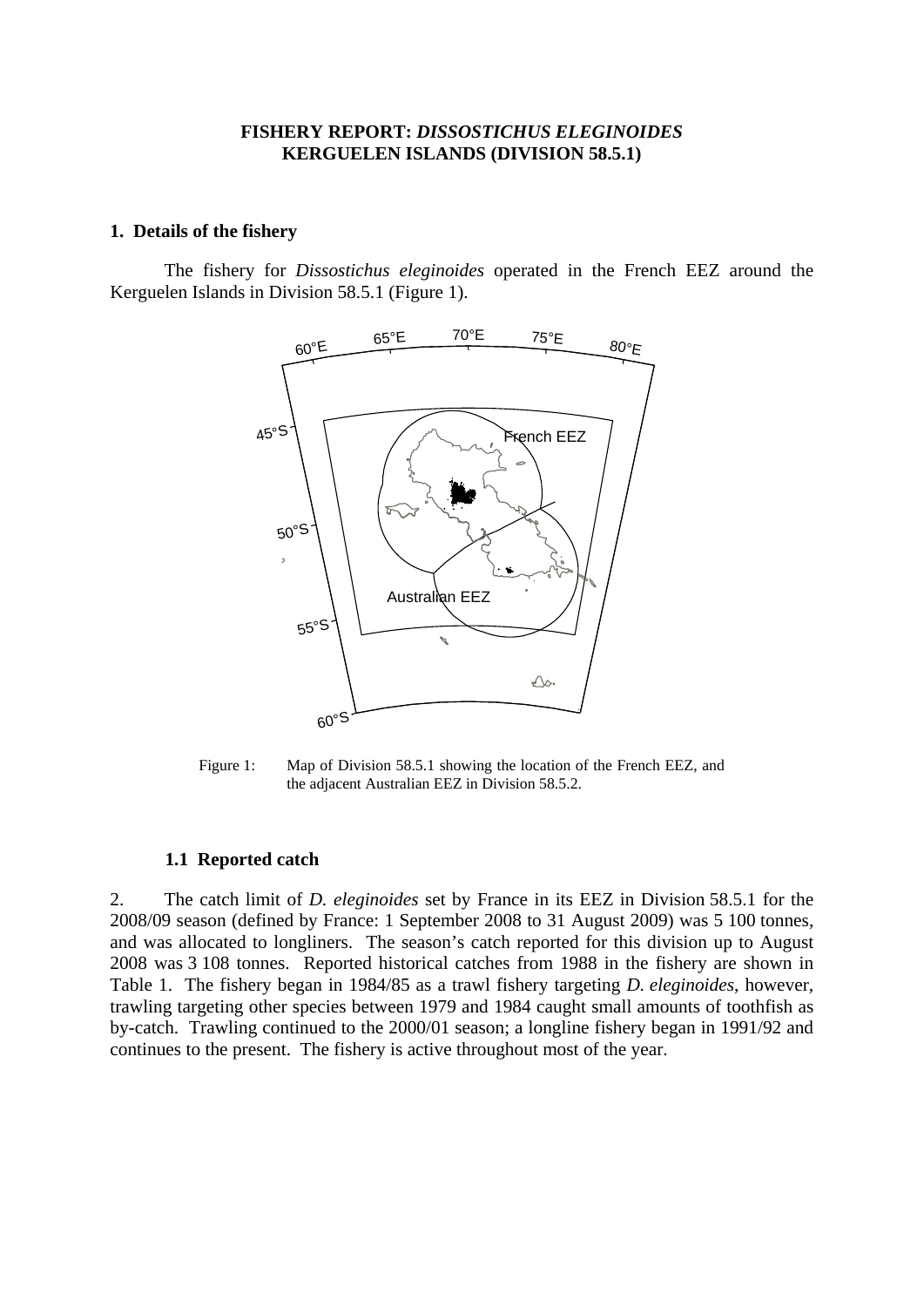<span id="page-3-0"></span>Table 1: Reported catch for *Dissostichus eleginoides* in the French EEZ in Division 58.5.1 and estimated IUU catch in Division 58.5.1 (source: STATLANT data for past seasons, fine-scale data for current season are incomplete, WG-FSA-09/5 Rev. 1 and past reports for IUU catch for the whole division).

| Season  |          | Reported catch (tonnes) |         | Estimated                    | Total                  |
|---------|----------|-------------------------|---------|------------------------------|------------------------|
|         | Longline | Trawl                   | Total   | <b>IUU</b> catch<br>(tonnes) | extraction<br>(tonnes) |
| 1987/88 | $\theta$ | 892                     | 892     | $\theta$                     | 892                    |
| 1988/89 | $\theta$ | 1 3 1 1                 | 1 3 1 1 | $\theta$                     | 1311                   |
| 1999/90 | $\theta$ | 1 2 4 3                 | 1 2 4 3 | $\theta$                     | 1 2 4 3                |
| 1990/91 | 26       | 2982                    | 3 0 0 8 | $\theta$                     | 3 0 0 8                |
| 1991/92 | 679      | 7079                    | 7758    | $\theta$                     | 7758                   |
| 1992/93 | 243      | 3 3 5 4                 | 3 5 9 7 | $\theta$                     | 3597                   |
| 1993/94 | 749      | 4 6 32                  | 5 3 8 1 | $\theta$                     | 5 3 8 1                |
| 1994/95 | 1467     | 4 1 2 9                 | 5 5 9 6 | $\theta$                     | 5 5 9 6                |
| 1995/96 | 1 2 3 3  | 3478                    | 4710    | 833                          | 5 5 4 3                |
| 1996/97 | 1 048    | 4 0 1 2                 | 5 0 5 9 | 6 0 9 4                      | 11 153                 |
| 1997/98 | 1 747    | 2967                    | 4 7 1 4 | 7 1 5 6                      | 11 870                 |
| 1998/99 | 2062     | 2669                    | 4 7 3 0 | 1 2 3 7                      | 5967                   |
| 1999/00 | 3 0 4 6  | 3 0 9 3                 | 6 1 3 9 | 2 600                        | 8739                   |
| 2000/01 | 2 5 9 3  | 2 1 5 3                 | 4 7 4 7 | 4 5 5 0                      | 9 2 9 7                |
| 2001/02 | 3976     | 178                     | 4 1 5 4 | 6 300                        | 10454                  |
| 2002/03 | 5 2 9 1  | $\theta$                | 5 2 9 1 | 5 5 1 8                      | 10 809                 |
| 2003/04 | 5 1 7 1  | $\theta$                | 5 1 7 1 | 536                          | 5 7 0 7                |
| 2004/05 | 5 0 7 3  | $\Omega$                | 5 0 7 3 | 268                          | 5 3 4 1                |
| 2005/06 | 4911     | 254                     | 5 1 5 6 | 144                          | 5 300                  |
| 2006/07 | 5 201    | $\theta$                | 5 201   | 404                          | 5 605                  |
| 2007/08 | 4 8 5 0  | $\Omega$                | 4 8 5 0 | 489                          | 5 3 3 9                |
| 2008/09 | 3 1 0 8  | $\theta$                | 3 1 0 8 | $\theta$                     | 3 1 0 8                |

### **1.2 IUU catch**

3. Details of the IUU catches attributed to Division 58.5.1 are given in Table 1. IUU fishing was first detected in 1996 and in some years IUU catches have exceeded legal catches, resulting in a high level of total removals (>10 000 tonnes per season). There has been a sharp decline in IUU fishing since 2002/03 as a result of increased surveillance within the French EEZ and no IUU fishing occurred inside the EEZ since 2004/05. There was no evidence of IUU fishing in 2008/09 (WG-FSA-09/5 Rev. 1).

### **1.3 Size distribution of catches**

4. Data from the trawl fishery cover the period from 1990/91 to 1997/98 (Figure 2). Most *D. eleginoides* caught by trawl range from 40 to 120 cm in length, with a mode at approximately 60–70 cm. A smaller mode at approximately 40–50 cm is evident in 1994/95.

5. Data from the longline fishery cover the period 1995/96 to the current season (Figure 3). Most *D. eleginoides* caught by longline range from 40 to 120 cm in length, with a mode at approximately 80–100 cm at the beginning of the series, and 60–80 cm in recent seasons.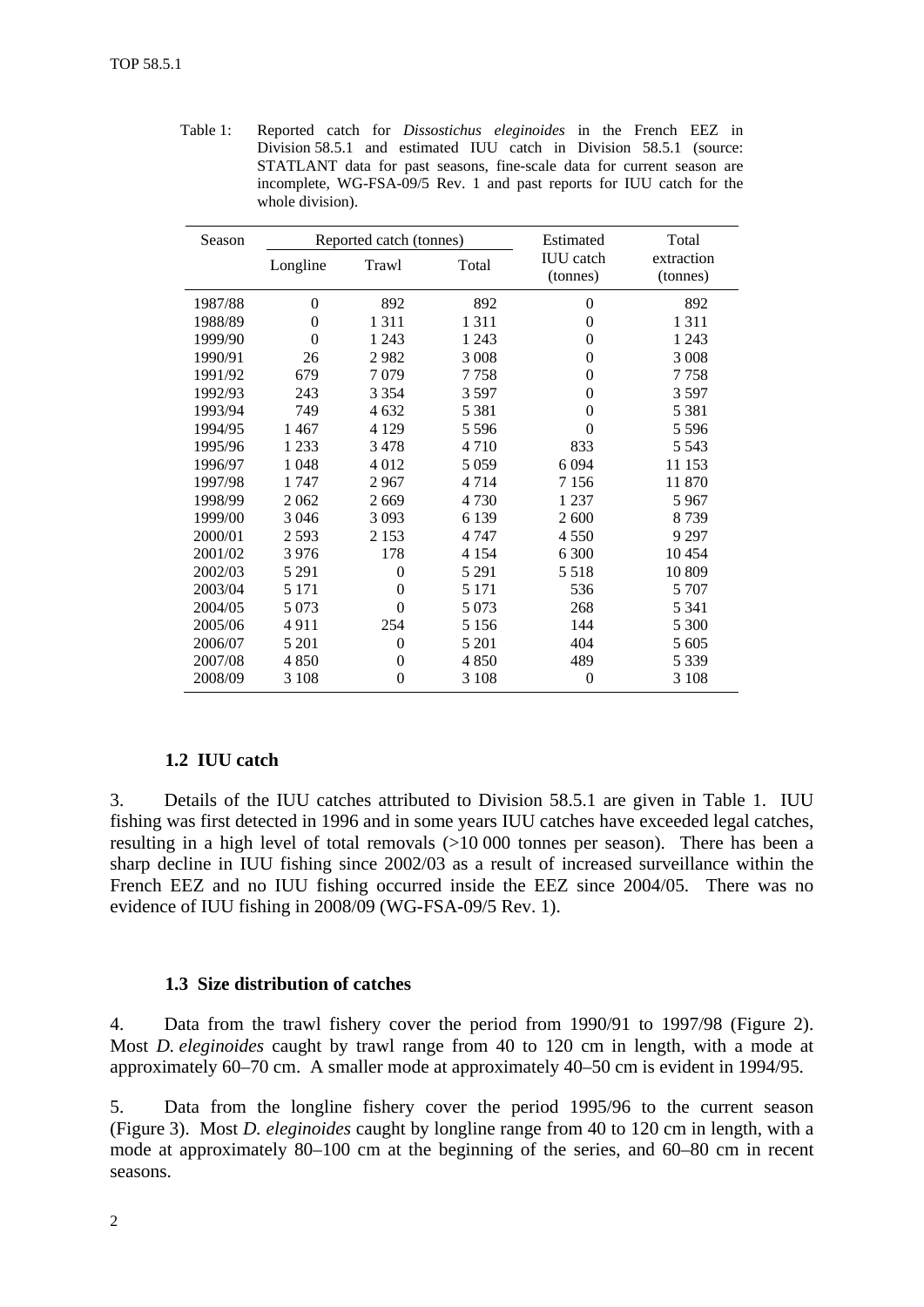<span id="page-4-0"></span>

Weighted Frequency (proportion of the catch)

Figure 2: Catch-weighted length frequencies for *Dissostichus eleginoides* caught by trawl in the French EEZ in Division 58.5.1 (source: fine-scale and STATLANT data, and the length–weight relationship was taken from observations on *D. eleginoides* in Division 58.5.2).



Weighted Frequency (proportion of the catch)

Figure 3: Catch-weighted length frequencies for *Dissostichus eleginoides* caught by longline in the French EEZ in Division 58.5.1 (source: fine-scale and STATLANT data, and the length–weight relationship was taken from observations on *D. eleginoides* in Division 58.5.2).

### **2. Stocks and areas**

6. *Dissostichus eleginoides* occurs throughout the Kerguelen Islands Shelf, from shallow waters  $\left($ <10 m) to at least 2 000 m depth. As fish grow, they move to deeper waters, and are recruited to the trawl fishery on the slopes of the shelf and subsequently to the longline fishery in deeper waters. A general east–west deep-sea movement of adult fish occurs and spawning is restricted to the westerly zone early in winter each year (Lord et al., 2006). Tagging experiments at Heard Island (Division 58.5.2) (Williams et al., 2002; WG-FSA-07/48 Rev. 1) show long-distance movements of sub-adult/adult fish between zones (Heard to Kerguelen and also Crozet) but the proportion of exchange between stocks is unknown.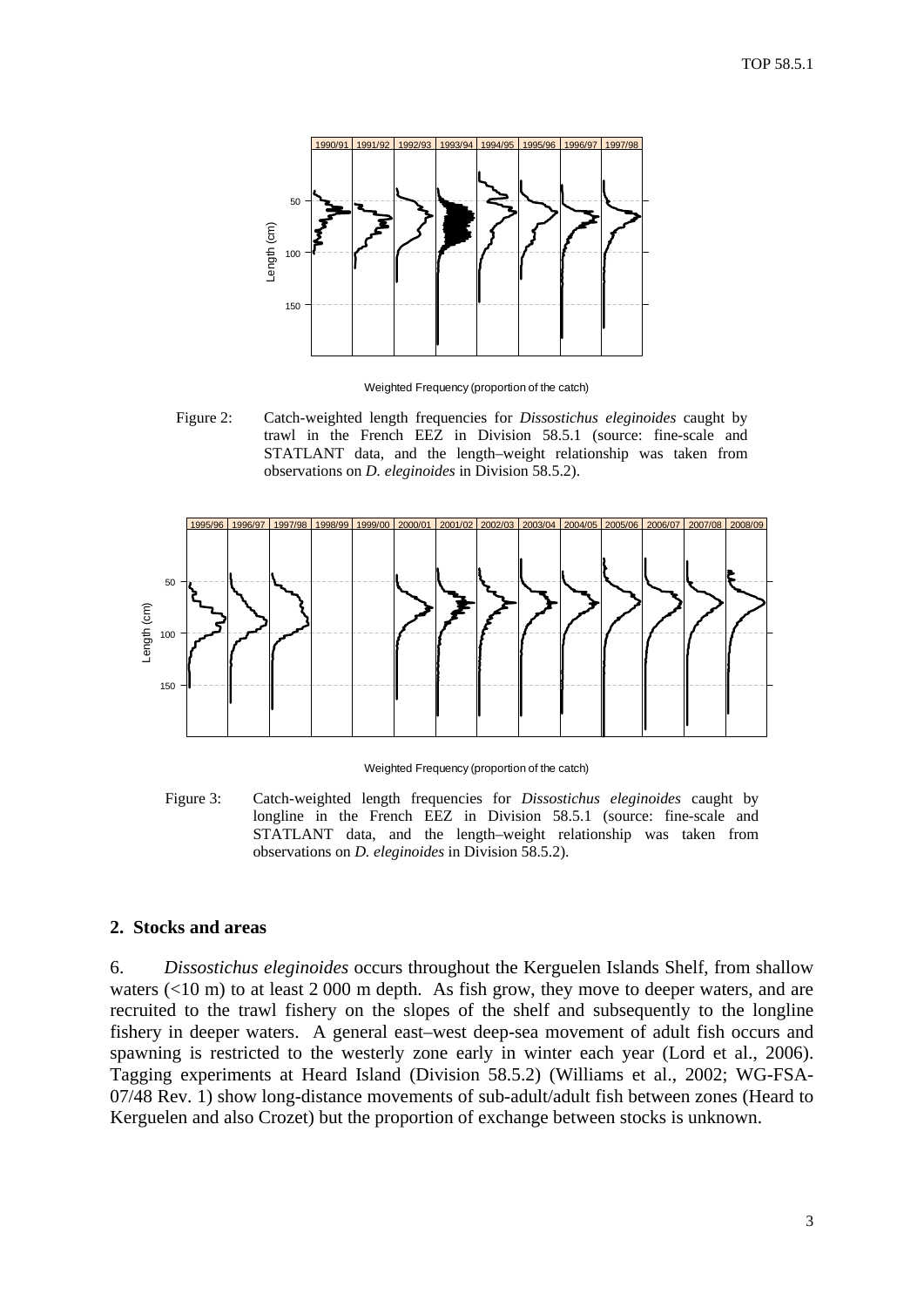# <span id="page-5-0"></span>**3. Parameter estimations**

### **3.1 Summary of the longline fishery**

7. Reported catches by year and nationality for longline vessels are summarised in Table 2. The average (unstandardised) catch per hook has decreased from 0.37 kg/hook in 1999/2000 to 0.18 in 2003/04 and has increased regularly to reach 0.28 kg/hook in 2008/09. Effort by month and year from the longline fishery from 1994/95 to 2008/09 is summarised in Table 3.

| Table 2: | Longline fishery: number of records extracted (sets), catch (tonnes) by nation, number of vessels, |
|----------|----------------------------------------------------------------------------------------------------|
|          | mean catch per set, mean catch per hook and mean depth fished (source: C2 data).                   |

| Season  | <b>Sets</b> |         | Catch (tonnes)               |         | No. of  | Catch/set | Catch/hook | Mean depth |
|---------|-------------|---------|------------------------------|---------|---------|-----------|------------|------------|
|         |             | France  | Ukraine                      | Total   | vessels | (tonnes)  | (kg)       | (m)        |
| 1994/95 | 388         |         | 302                          | 302     | 2       | 0.8       | 0.03       | 518        |
| 1995/96 | 1 2 2 1     | -       | 812                          | 812     | 2       | 0.7       | 0.06       | 481        |
| 1996/97 | 719         | ۰       | 628                          | 628     | 3       | 0.9       | 0.36       | 473        |
| 1997/98 | 1 177       | 121     | 808                          | 929     | 3       | 0.8       | 0.31       | 499        |
| 1998/99 | 622         | 513     | 327                          | 840     | 3       | 1.4       | 0.26       | 600        |
| 1999/00 | 769         | 2992    | $\overline{\phantom{a}}$     | 2992    | 5       | 3.9       | 0.37       | 1 1 1 0    |
| 2000/01 | 862         | 2589    | $\qquad \qquad \blacksquare$ | 2589    | 5       | 3.0       | 0.33       | 1 0 8 3    |
| 2001/02 | 1688        | 4 0 8 7 | $\overline{\phantom{a}}$     | 4 0 8 7 | 9       | 2.4       | 0.27       | 920        |
| 2002/03 | 3 1 0 5     | 5457    | $\qquad \qquad \blacksquare$ | 5457    | 7       | 1.8       | 0.20       | 1 0 2 6    |
| 2003/04 | 3 0 8 7     | 5 1 0 4 | -                            | 5 1 0 4 | 8       | 1.7       | 0.18       | 1 0 5 4    |
| 2004/05 | 3 0 8 6     | 5 0 2 2 | -                            | 5 0 2 2 | 7       | 1.6       | 0.19       | 1 0 3 4    |
| 2005/06 | 2694        | 4 6 9 4 | ۰                            | 4 6 9 4 | 7       | 1.7       | 0.20       | 1 1 6 6    |
| 2006/07 | 2797        | 5 3 5 0 | -                            | 5 3 5 0 | 7       | 1.9       | 0.21       | 1 2 2 5    |
| 2007/08 | 2 3 5 2     | 4850    | $\overline{\phantom{a}}$     | 4 8 5 0 | 7       | 2.1       | 0.23       | 1 2 5 2    |
| 2008/09 | 1425        | 3 1 0 8 |                              | 3 1 0 8 | 7       | 2.2       | 0.28       | 1 1 2 5    |
| Total   | 25 992      | 43 887  | 2877                         | 46 764  |         |           |            |            |

Table 3: Number of sets by month and year in the longline fishery.

| Season  | Month        |                |              |          |                |                |                |                  | Total            |          |          |            |         |
|---------|--------------|----------------|--------------|----------|----------------|----------------|----------------|------------------|------------------|----------|----------|------------|---------|
|         | Dec          | Jan            | Feb          | Mar      | Apr            | May            | Jun            | Jul              | Aug              | Sep      | Oct      | <b>Nov</b> |         |
| 1994/95 | $\mathbf{0}$ | $\overline{0}$ | $\mathbf{0}$ | $\Omega$ | $\overline{0}$ | $\overline{0}$ | $\mathbf{0}$   | $\overline{0}$   | $\overline{0}$   | $\theta$ | 117      | 271        | 388     |
| 1995/96 | 284          | 357            | 326          | 93       | $\Omega$       | $\overline{0}$ | $\mathbf{0}$   | $\theta$         | $\overline{0}$   | $\theta$ | $\Omega$ | 161        | 1 221   |
| 1996/97 | 126          | 54             | 108          | 54       | $\theta$       | $\overline{0}$ | $\overline{0}$ | $\theta$         | $\overline{0}$   | $\Omega$ | 104      | 273        | 719     |
| 1997/98 | 322          | 301            | 309          | 82       | $\Omega$       | $\theta$       | $\mathbf{0}$   | $\boldsymbol{0}$ | $\boldsymbol{0}$ | $\theta$ | 39       | 124        | 1 1 7 7 |
| 1998/99 | 117          | 62             | 98           | 171      | 94             | $\theta$       | $\Omega$       | $\overline{0}$   | $\boldsymbol{0}$ | 2        | 47       | 31         | 622     |
| 1999/00 | 53           | 70             | 69           | 39       | 68             | 83             | 78             | 8                | $\boldsymbol{0}$ | $\theta$ | 132      | 169        | 769     |
| 2000/01 | 24           | 43             | 97           | 90       | 44             | 45             | 52             | 10               | $\theta$         | 36       | 217      | 204        | 862     |
| 2001/02 | 73           | 183            | 94           | 62       | 176            | 176            | 91             | 70               | $\theta$         | 250      | 370      | 143        | 1688    |
| 2002/03 | 199          | 268            | 265          | 198      | 291            | 275            | 417            | 164              | 193              | 217      | 391      | 227        | 3 1 0 5 |
| 2003/04 | 296          | 345            | $\Omega$     | 304      | 285            | 300            | 294            | 150              | 37               | 290      | 477      | 309        | 3 0 8 7 |
| 2004/05 | 265          | 371            | $\mathbf{0}$ | 429      | 257            | 302            | 254            | 64               | $\mathbf{0}$     | 367      | 517      | 260        | 3086    |
| 2005/06 | 160          | 350            | 3            | 401      | 182            | 269            | 231            | 37               | $\overline{0}$   | 264      | 513      | 284        | 2694    |
| 2006/07 | 146          | 419            | 186          | 130      | 337            | 296            | 249            | 29               | $\overline{0}$   | 408      | 395      | 202        | 2797    |
| 2007/08 | 291          | 411            | 92           | 153      | 227            | 111            | 74             | 44               | $\theta$         | 395      | 450      | 104        | 2 3 5 2 |
| 2008/09 | 286          | 418            | $\theta$     | 168      | 257            | 181            | 89             | 26               |                  |          |          | ۰          | 1 425   |
| Total   | 2642         | 3652           | 1647         | 2 3 7 4  | 2 2 1 8        | 2038           | 1829           | 602              | 230              | 2 2 2 9  | 3769     | 2 7 6 2    | 25 9 92 |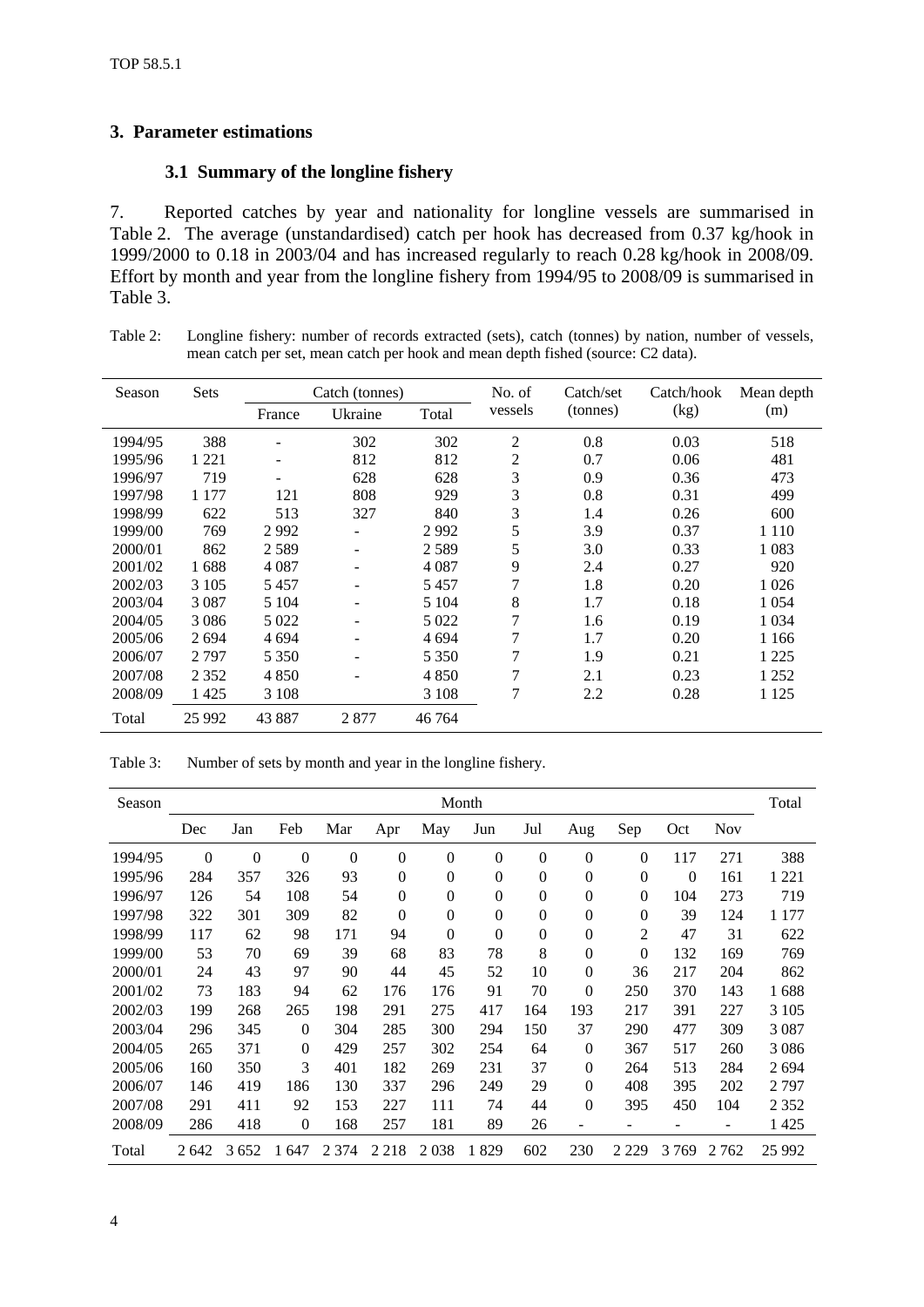<span id="page-6-0"></span>8. Depredation has an impact on the catch landed from each line. Depredation was assumed to not have been present before 2001, to have increased linearly to 2003, and to have been constant thereafter. Roche et al. (2007) estimated that the depredation over 2002/03 and 2003/04 was 348 tonnes for a landed catch of 10 900 tonnes. This implies a depredation rate of 3%.

9. The C2 data were used to estimate standardised CPUE indices for the longline fishery from 1999 to 2007. In addition, standardised CPUE indices, assuming depredation, were also estimated by adjusting the C2 catches by a factor of 1 for the years before 2001, 1.031 for the years 2003–2007, and a linear interpolation between 1 and 1.031 for the years 2001 and 2002. Estimated CPUE indices assuming depredation (adjusted) and without depredation (unadjusted) are given in Table 4 and Figure 4. In general, CPUE indices declined between 1999 and 2003, and have remained relatively stable since. The inclusion of depredation had a minimal impact on the trend in the CPUE indices.

| Year |       | Unadjusted      |      | Adjusted |                 |           |  |
|------|-------|-----------------|------|----------|-----------------|-----------|--|
|      | Index | 95% CIs         | CV   | Index    | 95% CIs         | <b>CV</b> |  |
| 1999 | 2.36  | $(1.79 - 3.11)$ | 0.14 | 2.31     | $(1.75 - 3.04)$ | 0.14      |  |
| 2000 | 1.56  | $(1.45 - 1.67)$ | 0.03 | 1.52     | $(1.42 - 1.63)$ | 0.03      |  |
| 2001 | 1.28  | $(1.20 - 1.36)$ | 0.03 | 1.26     | $(1.19 - 1.34)$ | 0.03      |  |
| 2002 | 0.96  | $(0.92 - 1.01)$ | 0.03 | 0.96     | $(0.92 - 1.01)$ | 0.03      |  |
| 2003 | 0.75  | $(0.71 - 0.78)$ | 0.02 | 0.76     | $(0.72 - 0.79)$ | 0.02      |  |
| 2004 | 0.72  | $(0.69 - 0.75)$ | 0.02 | 0.73     | $(0.70 - 0.76)$ | 0.02      |  |
| 2005 | 0.70  | $(0.67 - 0.73)$ | 0.02 | 0.71     | $(0.67 - 0.74)$ | 0.02      |  |
| 2006 | 0.79  | $(0.75 - 0.82)$ | 0.02 | 0.80     | $(0.76 - 0.83)$ | 0.02      |  |
| 2007 | 0.75  | $(0.71 - 0.78)$ | 0.03 | 0.75     | $(0.72 - 0.79)$ | 0.03      |  |

Table 4: CPUE indices unadjusted and adjusted for depredation.



Figure 4: Estimated relative CPUE indices assuming no depredation (unadjusted) and depredation (adjusted).

#### **3.2 Biological parameters**

10. No biological parameters (except size-at-first-maturity, see WG-FSA-05/27) are available for Division 58.5.1. It is likely that the parameters used in the stock assessment for Heard Island will be valid for the Kerguelen stock (growth curve, natural mortality).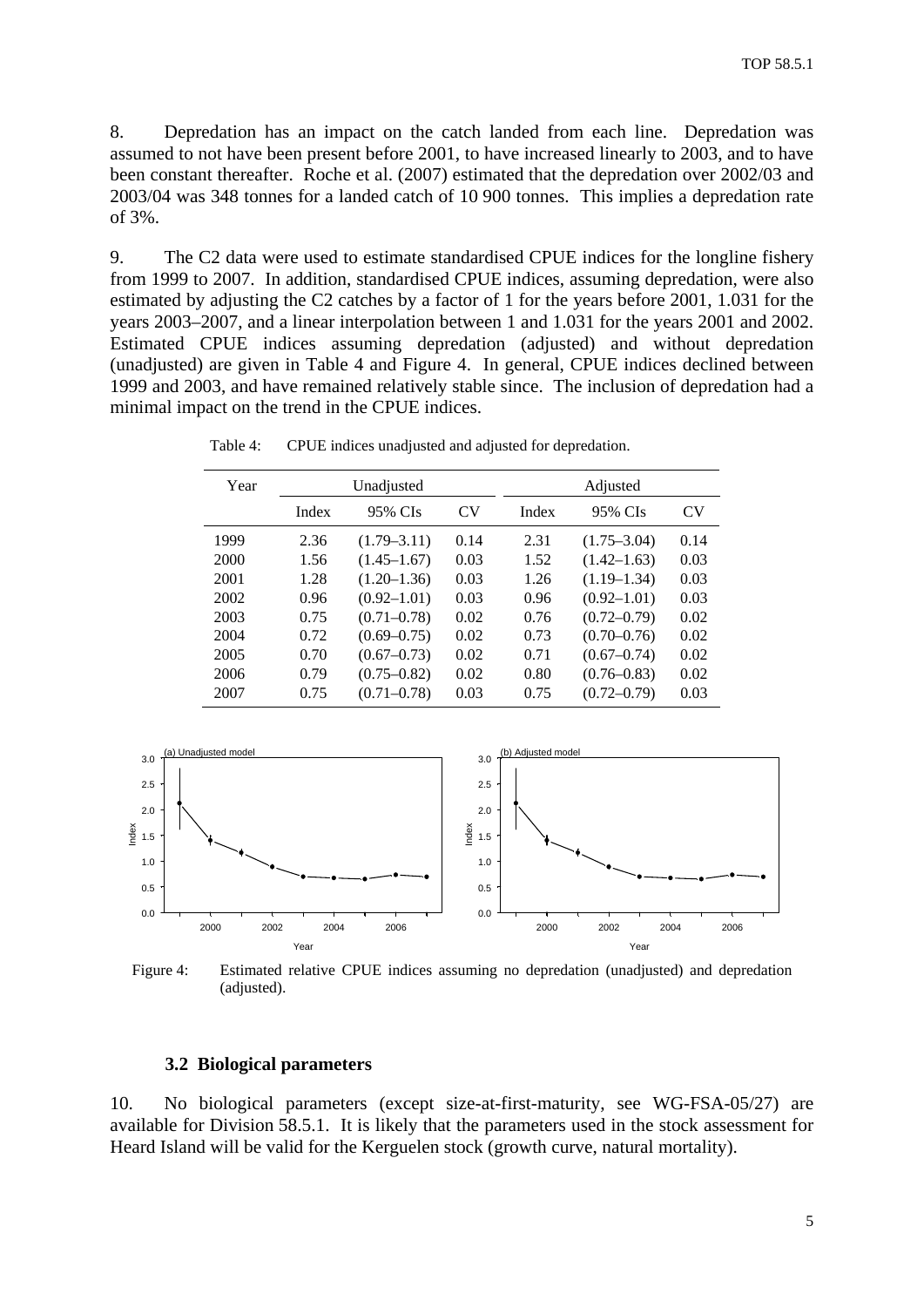# <span id="page-7-0"></span>**4. Stock assessment**

11. No formal stock assessment has been carried out for Division 58.5.1.

12. During the 2006 survey, 639 fish were tagged and 7 719 fish were tagged from the longline fishery so far. During the 2008/09 season, 194 tagged fish were caught on longlines, 177 French tags and 17 Australian tags. A cooperative work between France and Australia has been conducted (May 2009, Paris) on analyses of catch, effort and other data to be used to progress understanding of fish stocks and fishery dynamics for Divisions 58.5.1 and 58.5.2.

## **4.1 Research requirements**

13. The Working Group encouraged the estimation of biological parameters for the Kerguelen Islands area. The Working Group encouraged the development of a stock assessment for this area, and also encouraged cooperative work in the intersessional period between France and Australia on analyses of catch and effort data and other data that could be used to progress understanding of fish stocks and fishery dynamics for Divisions 58.5.1 and 58.5.2. The Working Group encouraged France to continue its tagging program in Division 58.5.1.

14. The Working Group noted the results from the POKER survey in 2006 presented in WG-FSA-07/16, including estimates of biomass, distribution and length frequencies for toothfish and important by-catch species such as *Lepidonotothen squamifrons, Macrourus carinatus, Bathyraja eatonii* and *B. irrasa*. The Working Group encouraged France to use these data and previously published biological parameters to develop assessments for these species.

# **5. By-catch**

# **5.1 By-catch removals**

15. By-catch removals from the fishery for *D. eleginoides* are detailed in Table 5. In order of importance, macrourids (*M. carinatus*), rajids (*B. eatonii* and *B. irrasa*) and morids (*Antimora rostrata*) form the bulk of the by-catch. Only the latter species is fully discarded, the others are partly or totally processed. Local geographic distributions differ from one species to another.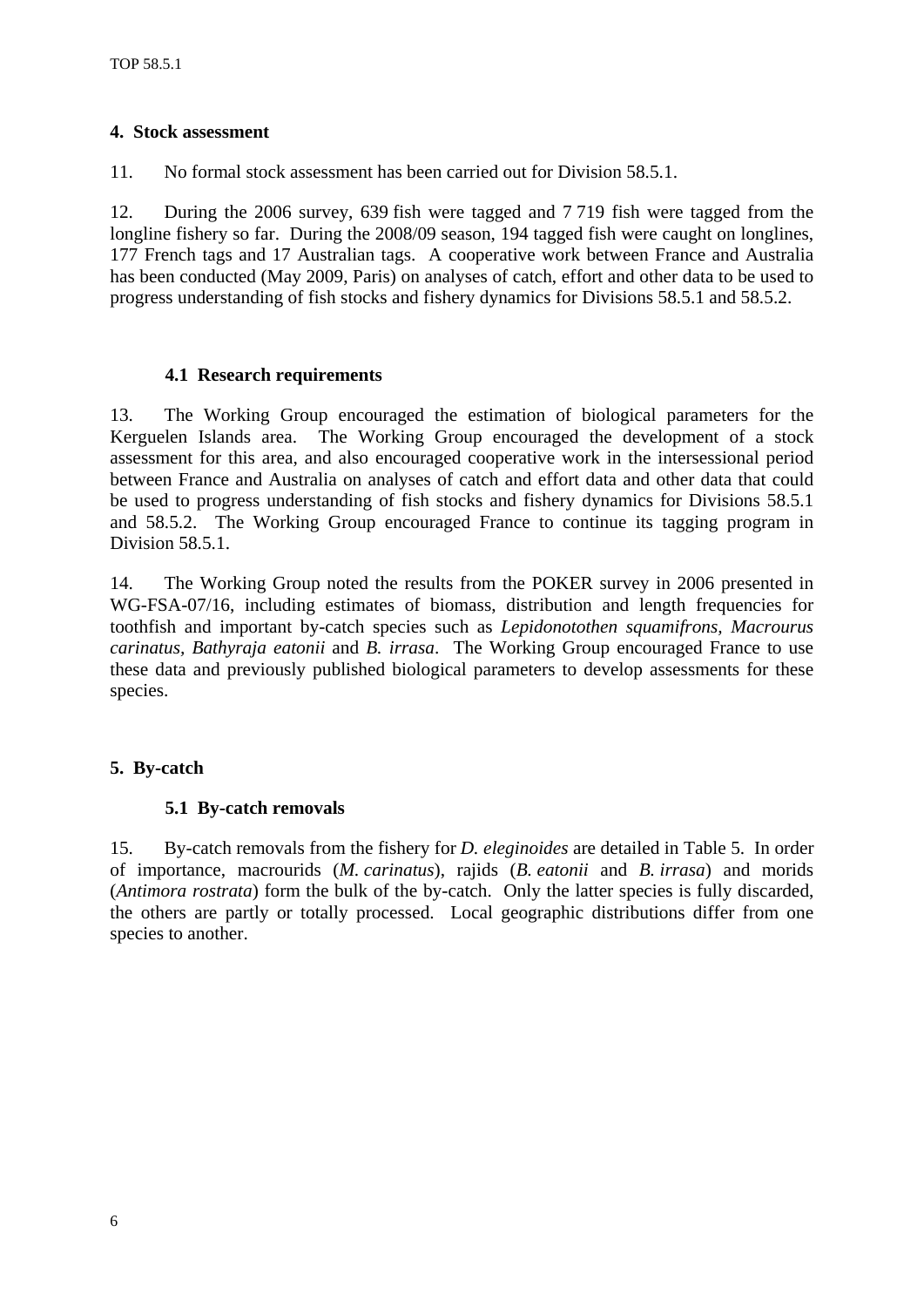| Season  | <b>Macrourids</b>       |                |       |          | Rajids                  |         |                | Antimora rostrata       |                |  |
|---------|-------------------------|----------------|-------|----------|-------------------------|---------|----------------|-------------------------|----------------|--|
|         | Reported catch (tonnes) |                |       |          | Reported catch (tonnes) |         |                | Reported catch (tonnes) |                |  |
|         | Longline                | Trawl          | Total | Longline | Trawl                   | Total   | Longline       | Trawl                   | Total          |  |
| 1997/98 | 12                      | $\overline{0}$ | 12    | 12       | 7                       | 19      | $\Omega$       | $\theta$                | $\theta$       |  |
| 1998/99 | 37                      | $\theta$       | 37    | 42       | 6                       | 48      |                | 0                       |                |  |
| 1999/00 | 162                     | $\overline{2}$ | 164   | 120      | 26                      | 146     |                | 0                       |                |  |
| 2000/01 | 97                      | $\theta$       | 97    | 116      | 261                     | 377     | $\Omega$       | 0                       | 0              |  |
| 2001/02 | 452                     | $\overline{0}$ | 452   | 537      | $\Omega$                | 537     | $\overline{c}$ | 0                       | $\overline{c}$ |  |
| 2002/03 | 769                     | $\theta$       | 769   | 924      | $\Omega$                | 924     | 10             | 0                       | 10             |  |
| 2003/04 | 939                     | $\theta$       | 939   | 1 1 3 4  | $\Omega$                | 1 1 3 4 | 12             | 0                       | 12             |  |
| 2004/05 | 779                     | $\theta$       | 779   | 974      | $\Omega$                | 974     | 47             | 0                       | 47             |  |
| 2005/06 | 686                     | $\theta$       | 686   | 597      | $\Omega$                | 597     | 54             | $\theta$                | 54             |  |
| 2006/07 | 782                     | $\theta$       | 782   | 546      | $\Omega$                | 546     | 56             | 0                       | 56             |  |
| 2007/08 | 816                     | $\Omega$       | 816   | 376      | $\Omega$                | 376     | 68             | 0                       | 68             |  |
| 2008/09 | 473                     | 0              | 473   | 273      | 0                       | 273     | 19             | 0                       | 19             |  |

<span id="page-8-0"></span>Table 5: Catch history for by-catch species (macrourids, rajids and *Antimora rostrata*) taken in the fishery for *Dissostichus eleginoides* in the French EEZ in Division 58.5.1 (source: finescale data).

### **5.2 Assessments of impact on affected populations**

16. No stock assessments of individual by-catch species were undertaken.

### **5.3 Mitigation measures**

17. The Working Group recommended that, where possible, areas with high by-catch rates should be avoided, particularly those shown in WG-FSA-09/42.

### **6. By-catch of birds and mammals**

18. There were 105 seabird mortalities observed inside the French EEZ of Division 58.5.1 for the 2008/09 season (WG-IMAF-09/4 Rev. 2, paragraph 3). These consisted of 99 whitechinned (*Procellaria aequinoctialis*) and 6 grey petrels (*P. cinerea*). By-catch rates (birds/thousand hooks) and estimated by-catch of seabirds are shown in Table 6.

19. Further details of seabird by-catch in previous seasons can be found in the Scientific Committee reports.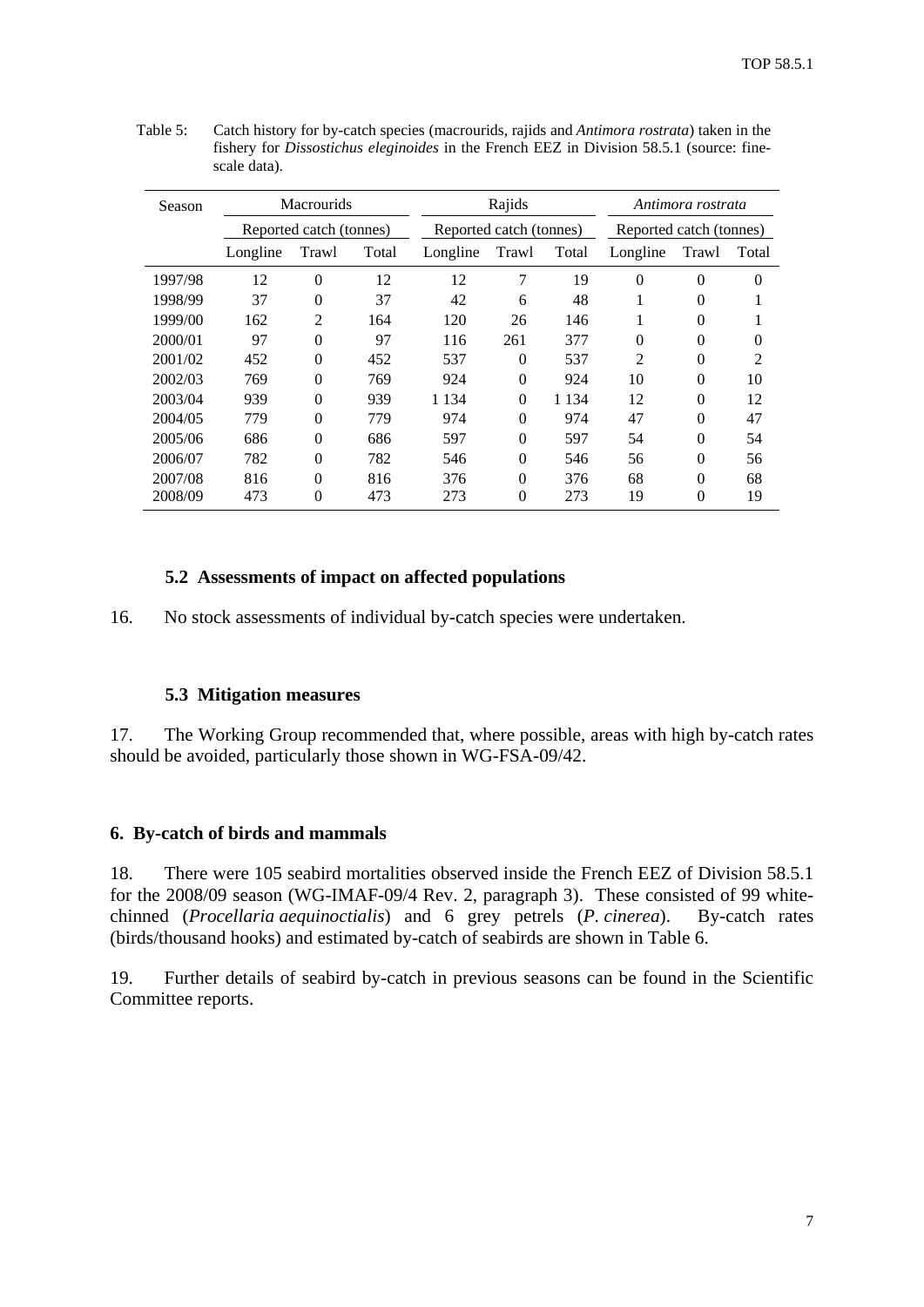<span id="page-9-0"></span>

| Total extrapolated incidental mortality of seabirds |  |  |  |  |  |  |
|-----------------------------------------------------|--|--|--|--|--|--|
| and observed mortality rates (birds/thousand        |  |  |  |  |  |  |
| hooks) in longline fisheries in the French EEZ at   |  |  |  |  |  |  |
| Kerguelen (Division 58.5.1). Data are from          |  |  |  |  |  |  |
| SC-CAMLR-XXVIII, Annex 7, Table 4.                  |  |  |  |  |  |  |
|                                                     |  |  |  |  |  |  |

| Fishing season | By-catch rate | Estimated by-catch |
|----------------|---------------|--------------------|
| $2000/01*$     | 0.092         | 1917               |
| 2001/02*       | 0.9359        | 10814              |
| 2002/03*       | 0.518         | 13 9 26            |
| 2003/04*       | 0.2054        | 3666               |
| 2004/05        | 0.164         | 4 3 8 7            |
| 2005/06        | 0.092         | 2 3 5 2            |
| 2006/07        | 0.0798        | 1943               |
| 2007/08        | 0.0585        | 1 2 2 4            |
| 2008/09        | 0.034         | 417                |

\* The number of observed hooks has not been collected and the values given are from the total number of hooks set.

20. No marine mammals have been reported as by-catch in Division 58.5.1 in the 2008/09 season.

21. WG-IMAF assessed the level of risk of incidental mortality of seabirds in Division 58.5.1 as category 5 (high) (SC-CAMLR-XXVIII, Annex 7, Table 14 and Figure 2).

### **6.1 Mitigation measures**

22. Details of mitigation measures applied in previous seasons can be found in the Scientific Committee reports (SC-CAMLR-XXIII, Annex 5, paragraphs 7.35 to 7.45; SC-CAMLR-XXV, Annex 5, Appendix D, paragraph 14; SC-CAMLR-XXVI, paragraph 5.7; SC-CAMLR-XXVII, paragraphs 5.6 to 5.11). Measures in place for the 2008/09 season included:

- (i) line-weighting regimes as specified in Conservation Measure 24-02 are applicable to French autoliners;
- (ii) at least two streamer lines meeting the CCAMLR specifications are compulsory. Some vessels use up to six streamer lines. The aim for the season was to increase the aerial coverage to at least 100 m;
- (iii) the use of a Brickle curtain-type device during hauling was compulsory;
- (iv) the discarding of hooks and the use of black lines are prohibited;
- (v) the closure of the fishery from 1 February to 10 March 2009 (38 days) to avoid peak breeding events for white-chinned petrels;
- (vi) night setting of longlines was implemented throughout the season;
- (vii) dumping of offal during setting and hauling was prohibited.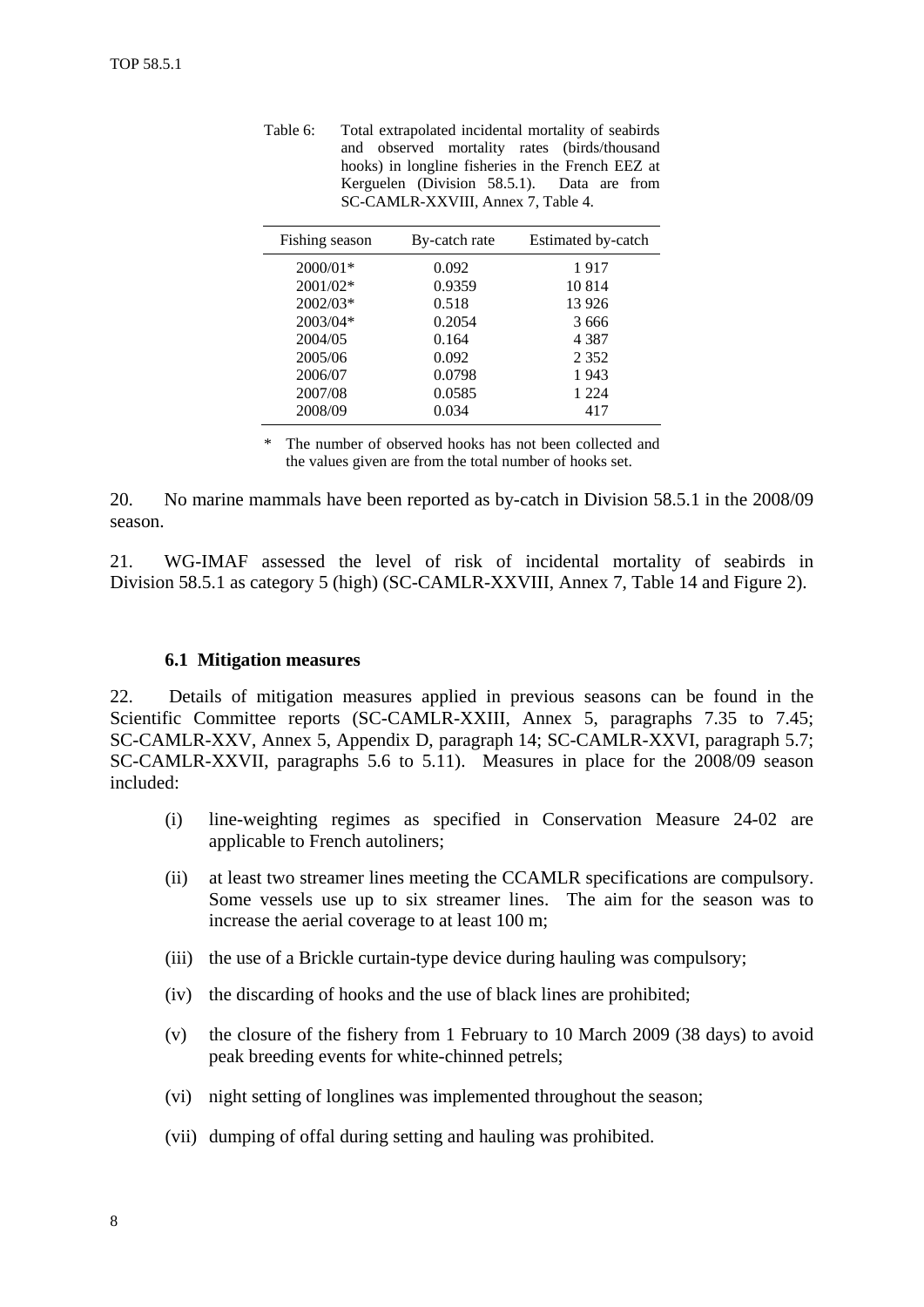- <span id="page-10-0"></span>23. New mitigation measures for 2009/10:
	- (i) Continuation of an action plan –

The plan contains action details for the following five elements:

- prescription of conservation measures
- regulatory instruments
- education and training
- data collection
- research and development.
- (ii) Extension of the fishing closure for the 2009/10 season –

 There will be an additional closure in Division 58.5.1 from 1 February to 15 March 2010 (43 days) in order to cover the most sensitive time for whitechinned petrels.

(iii) Improvement to streamer lines –

 New streamers will be tested to ensure that an aerial coverage of 100 m is attained by all vessels. The construction and materials used will be standard across all vessels.

(iv) Implementation of the Brickle curtain –

The designs will be modified to achieve lower catch rates.

(v) Night setting of longlines –

This measure will continue to be implemented in the 2009/10 season.

(vi) Offal discharge –

 Dumping of offal during setting and hauling is prohibited. Offal will be retained for discharge when the vessel is in transit.

(vii) Hook discards –

There will continue to be a prohibition of discarding hooks.

#### **7. Harvest controls and management advice**

### **7.1 Conservation measures**

24. Various national conservation and fisheries enforcement measures are in force in addition to those agreed by CCAMLR. The national measures include:

- annual fishing season closure (February)
- annual catch limit and limitation of number of longliners (seven)